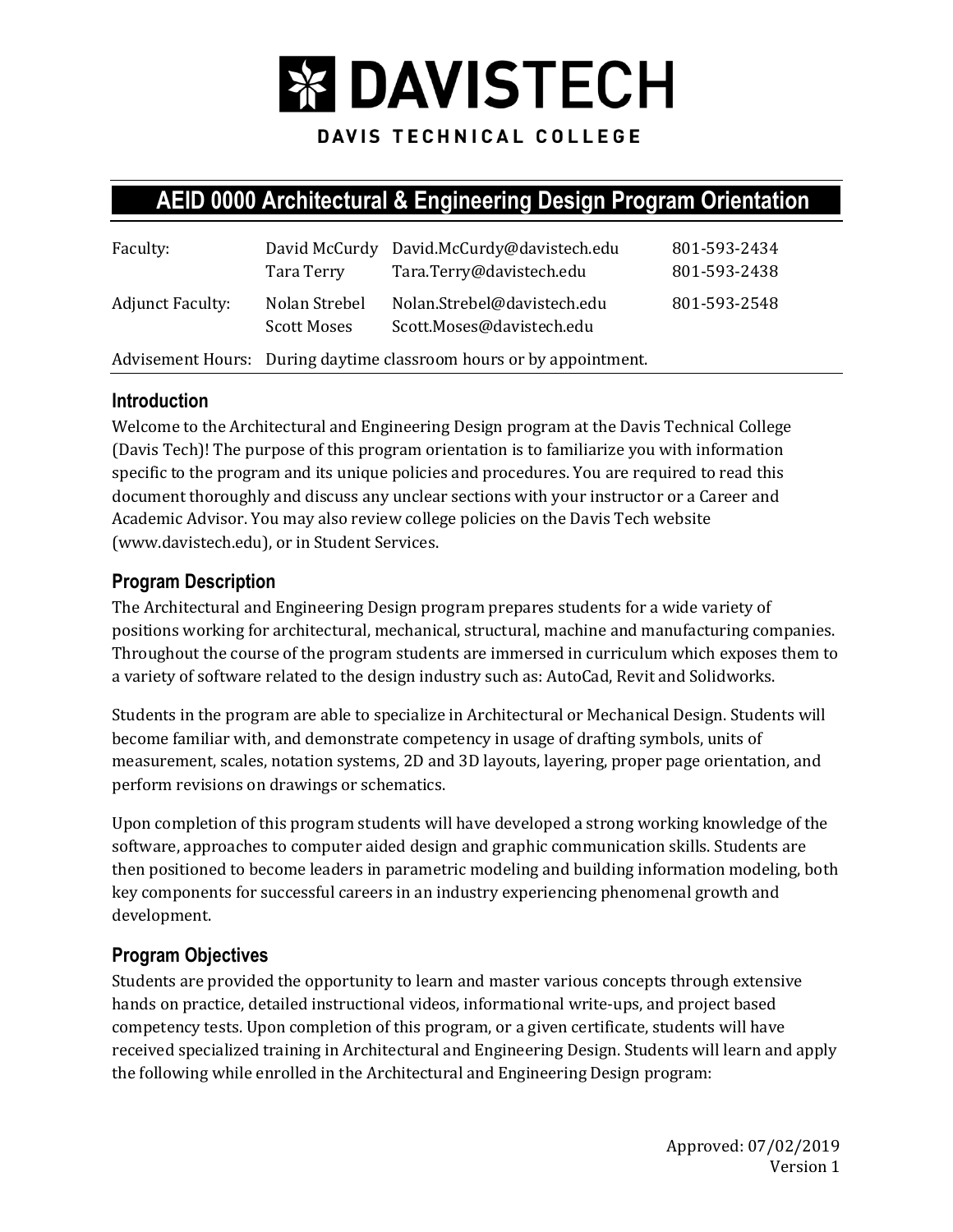#### **Core Objectives:**

- Develop an understanding of general computer use and standard workflows when using CAD software
- Develop a general knowledge of the Architecture and Engineering design industries
- Use typical software currently utilized in industry to create working drawings
- Utilize Industry standard requirements for construction/working drawings
- Demonstrate respect and a collaborative attitude when critiquing others and when receiving critique
- Apply feedback received in critique to improve designs, and apply principles discussed in critique to subsequent design problems.
- Apply design thinking to a real-world problem and propose a solution
- Use analogue and digital tools to communicate your designs
- Create or modify your designs to respond to issues of sustainability, accessibility, historical preservation, health and social justice
- Apply research, problem solving skills, and the iterative process to ideate, develop and improve your designs
- Through problems, the student will develop an understanding of the basic functionality of a CAD system
- Develop essential job seeking, interviewing, and marketing skills
- Develop a portfolio of work which can be used to market skills and accomplishment
- Study orthographic drawings, hidden lines, section views, auxiliary views, reading and interpreting drawings

#### **Elective Objectives:**

- Prepare construction drawings for residential and small commercial projects
- Read and interpret building plans, sections, elevations, assemblies, and details
- Study and develop supplemental floor plan drawings such as electrical, plumbing, and HVAC
- Develop an understanding and refinement of fundamental CAD skills as they relate to the Architecture industry
- Utilize Virtual 3D modeling to incorporate industry best practices of Building Information Modeling (BIM) into the design process
- Create computer generated renderings and presentations from 3D virtual models and construction drawings
- Create and utilize parametric family models and cross platform workflows
- Coordinate a drawing set with architectural, structural, mechanical, and electrical plans
- Gain an appreciation for the sustainability movement, and learn the requirements to meet certifications when constructing buildings in today's economic environment
- Gain detailed insight into the mechanical design industry and learn the requirements for drafters and modelers
- Be exposed to the various drafting and design fields of study
- Develop, Modify, and Plot CAD drawings
- Develop 3D parametric models using industry standard software
- Utilize industry standards for dimensioning systems, tolerances, symbols, specifications in construction ready drawings

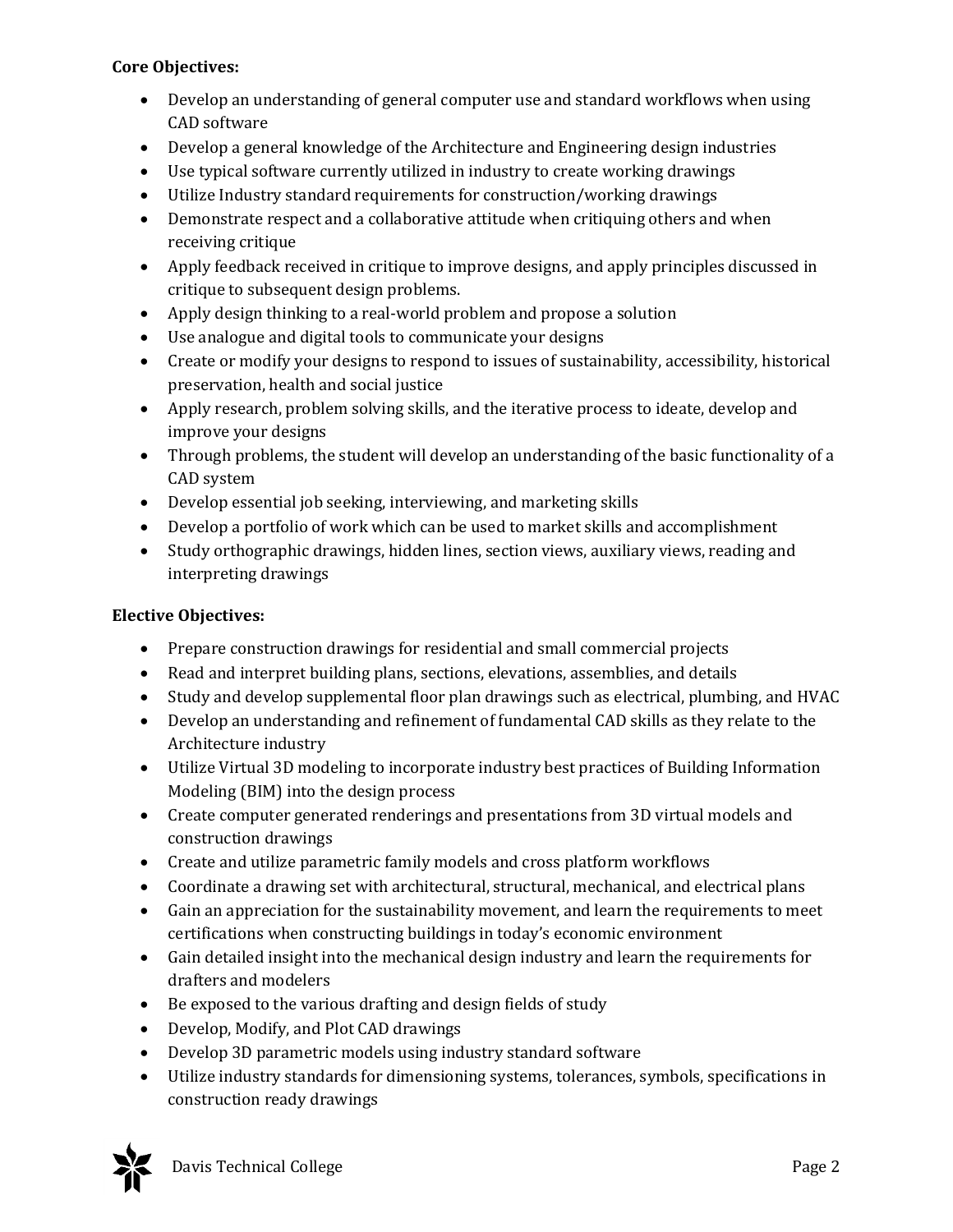- Through modeling these parts in 3D software the student will learn about various mechanisms, linkages, cams, gears, bearings, belts, and chain drives
- Learn sheet metal manufacturing procedures
- Learn the process of designing, prototyping, and by using 3D printer technology
- Learn the process of preparing an object for fabrication in a CNC machine shop

### **General Information**

You can access this orientation on the Davis Tech program web site, as well as current information on the following items:

- Admission Requirements
- Classroom Availability
- Training Location
- Graduation Requirements
- Course Descriptions
- Program Requirements
- Gainful Employment Disclosures
- Estimated Cost (*tuition, fees, program and course materials*)
- Financial Aid
- Credentials
- Job Outlook
- Transfer Options
- Academic Agreements
- Industry Licensing and Certification

### **Advisement**

Teacher advisement is important for your success at Davis Tech. Students who receive regular advisement are more likely to achieve their goals and complete their training program on schedule. Your instructor is also available to meet with during the advisement hours listed at the beginning of this orientation. These meetings are used for you and the instructor to accomplish the following tasks:

- Update contact information in Northstar, the Student Information System.
- Review performance and attendance.
- Define and clarify training and career goals.
- Select appropriate courses according to interest and aptitude.
- Select courses that achieve program completion requirements.
- Discuss professional work ethic in performance, attendance, attitude, dress, behavior, and communication.
- Discuss challenges with referral to appropriate institutional support systems that can help improve your success.

# **Competency-Based Training**

Davis Tech courses are competency-based, requiring you to demonstrate your knowledge and skill according to industry-based objectives and performance standards. Course lengths are based on actual clock-hours and are calculated on the average length students are expected to complete designated course work. At the beginning of each course, you will receive course curriculum which

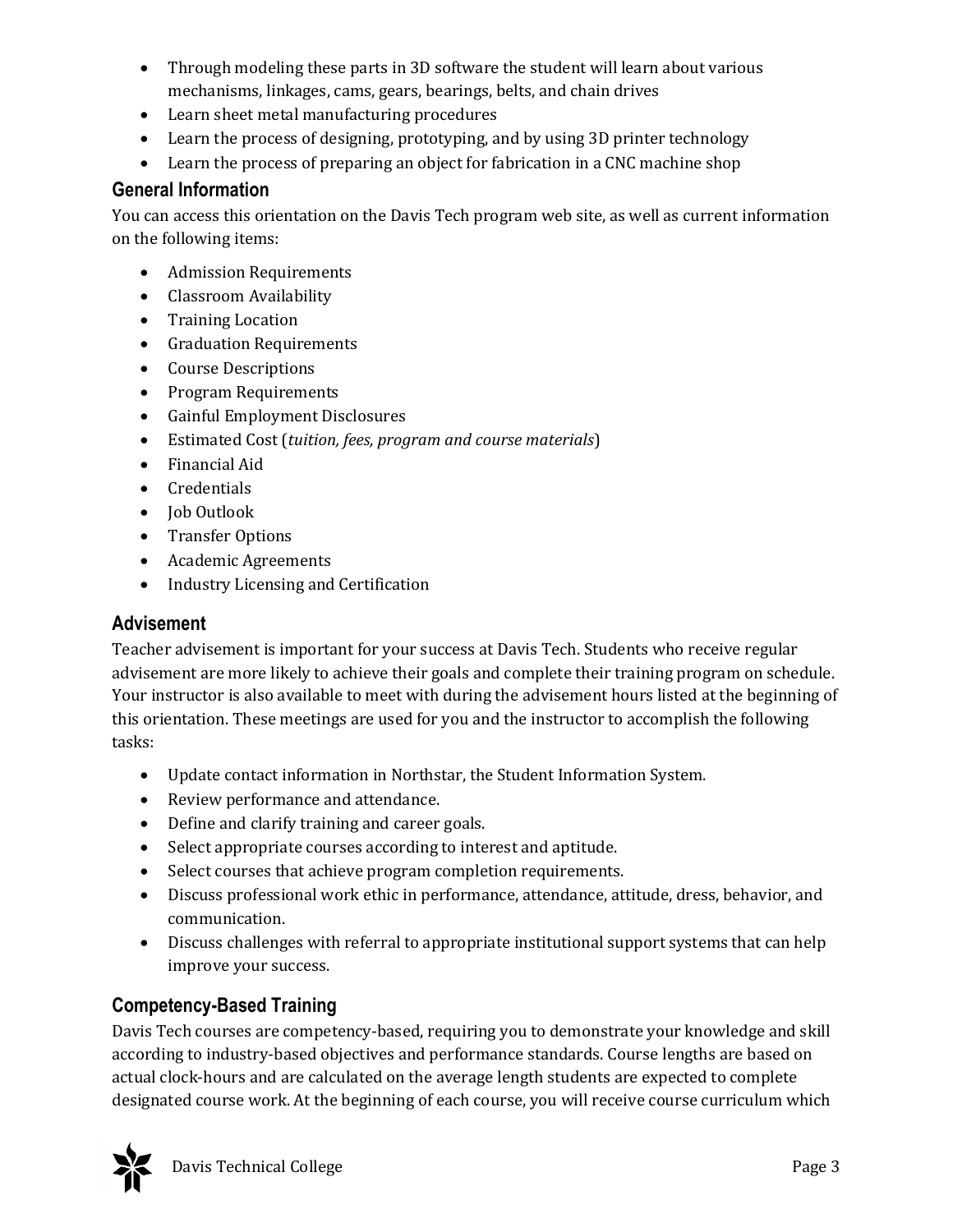provides guided learning modules for you to follow. This includes the amount of time that should be spent on each learning activity. Because Architecture and Engineering design firms typically function with deadlines in mind, this approach is designed to mimic the typical time standards and deadlines the student will eventually experience.

# **Scheduling**

Courses in this program have an Open-start/Defined-end schedule. An orientation will be held the first Monday of every month, which will detail many of the program policies and allow you to get to know the faculty. You must attend this orientation before you may enroll in your first course.

Following course enrollment, you will receive a schedule that shows the date by which the course must be completed. If you fail to complete a course by the end date, you will be required to re-enroll and repay for the course. This type of scheduling is also referred to as course based because courses are paid for one at a time.

# **Campus Technology**

Each time that you attend class, you will log in to and out of the Northstar Classroom Login Station using your 10-digit student number. You were given this number when you completed the Davis Tech enrollment process. You will use your student number to access the Student Portal as well. Your instructor will provide you with information on Canvas access.

You can access Canvas from any internet-connected computer at the following URL: https://davistech.instructure.com/login. If you have problems logging in to Canvas, please see your instructor or email online.support@davistech.edu. If you encounter technical problems while in Canvas, use the Help button in Canvas and the "Report a Problem" link. A general orientation to Canvas can be found in the New Student Orientation, but faculty will also offer an orientation specific to technology in your program on your first day of class.

# **Learning Resources**

### **Student Resource Center**

The classroom includes a Student Resource Center where you will find industry publications, periodicals, manuals, media materials. In addition, you will be given opportunities to use equipment and materials, such as computers with Internet access and software applications that are currently being used in industry.

### **Electronic Student Resources**

Your Canvas orientation course contains electronic learning resources that can be used throughout your time in the program. Each canvas course links to these resources, and they will be updated regularly. If you find a frequently used resource (website, video, tutorial, etc.) that you think would be helpful for other students in your program, consider sharing the link with your instructor.

# **First Aid Supplies**

The classroom also includes first aid kit, and other supplies needed in case of emergency. Evacuation maps can be found in strategic locations throughout the college.

# **Students with Disabilities**

If you have a disability that may require accommodations, contact and work through the counseling service located in Student Services.

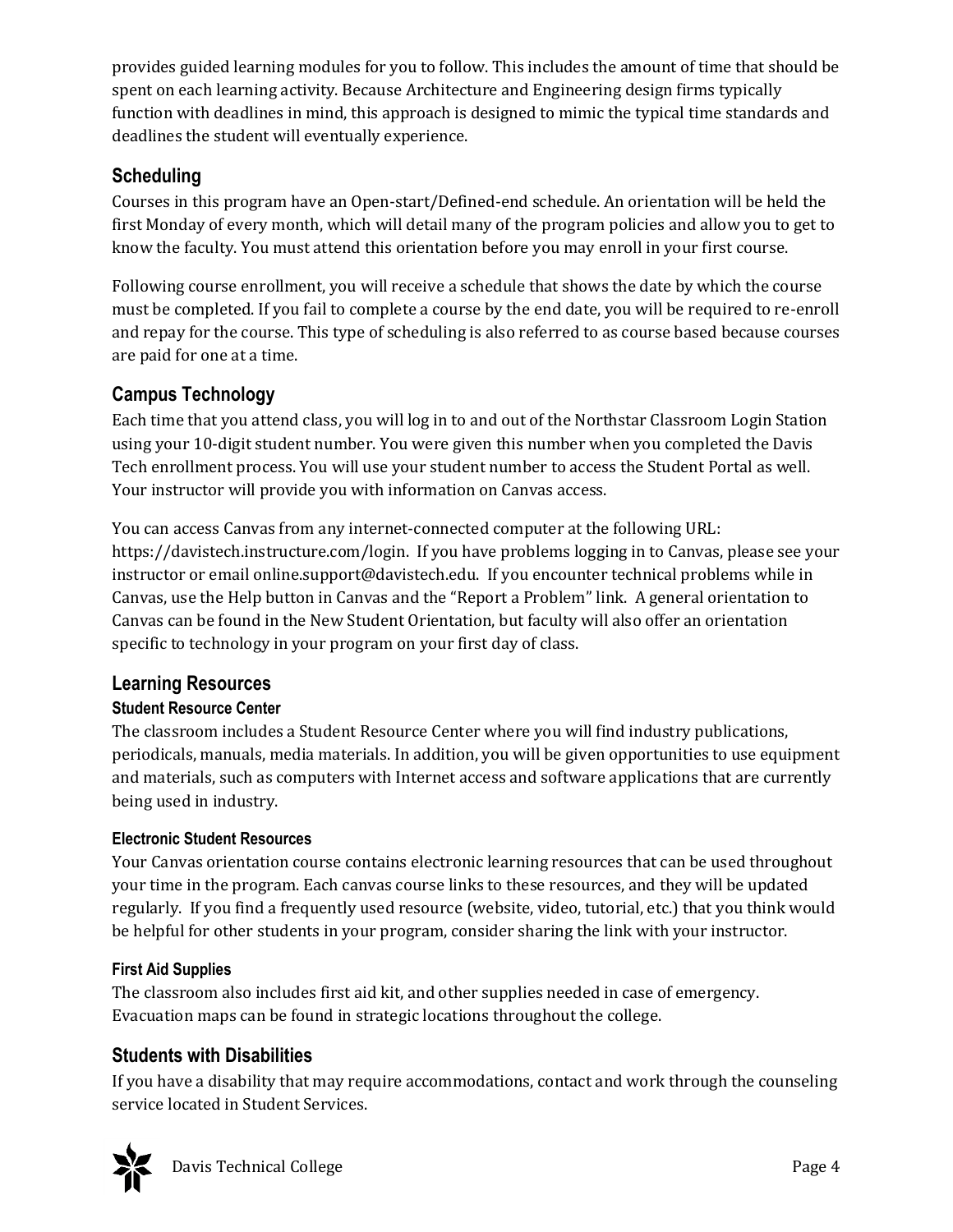# **Performance Standards**

Students are expected to complete course work according to a timeline in the course curriculum. The timeline shows the maximum number of hours it should take you to complete each module of the course. If you are not able to maintain this progress you should meet with the instructor or college counselor. Periodic meetings and conversations with the instructor are encouraged so an understanding of student progress can be fostered.

#### **Grading**

Every course in the Architectural and Engineering Design program consists of a series of modules. Each module contains content that requires study from a textbook, watching software demonstration videos, answering questions, and working a series of problems through the software. Each module completed must demonstrate a competency of 80 percent or higher.

Each course in the training program has a final exams designed to test your knowledge and skill level of the material and/or software. You must receive a score of 80 percent to pass. If you feel you are knowledgeable enough to take the competency tests, you must first ask the instructor for permission to take them. You must then achieve a score of 90 percent.

#### **Grade Scale:**

| A     | 95-100% | A- | 94-90%      | $B+$ | 87-89%    |
|-------|---------|----|-------------|------|-----------|
| B     | 83-86%  | B- | 80-82%      | $C+$ | 77-79%    |
| C     | 73-76%  | C- | 70-72%      | D+   | 67-69%    |
| D     | 63-66%  | D- | $60 - 62\%$ | F    | $0 - 59%$ |
| ehin: |         |    |             |      |           |

#### **Citizenship:**

| Honorable                | 95-100% | Satisfactory 83-94% |                             |
|--------------------------|---------|---------------------|-----------------------------|
| Needs Improvement 73-82% |         |                     | Unsatisfactory 72% or below |

#### **Grades will be calculated using the following criteria:**

Tests/Assignments: Your score divided by the total possible points (see Canvas).

ReTakes: Your score divided by the total possible points (see Canvas) minus 6% for each time the course had to be retaken.

#### **Progress**

Progress is calculated by the number of scheduled hours versus the amount of coursework completed. Progress must be maintained at 100 percent or better. If you have difficulty meeting the progress requirement, you are encouraged to talk to your instructor. Failure to maintain the required progress standard, or failure to complete a course by the end date will result in academic corrective action being taken.

### **Attendance**

The Architectural and Engineering Design program requires 85 percent minimum attendance. Attendance is calculated using the number of scheduled hours versus the number of hours you are present in the classroom. In order to meet this requirement, you must come in on the days and times that you are scheduled. Your attendance requirement may be higher depending on any sponsorship or financial aid stipulations that apply to you. You must log in and out of Northstar each time you attend class, so your attendance is documented.

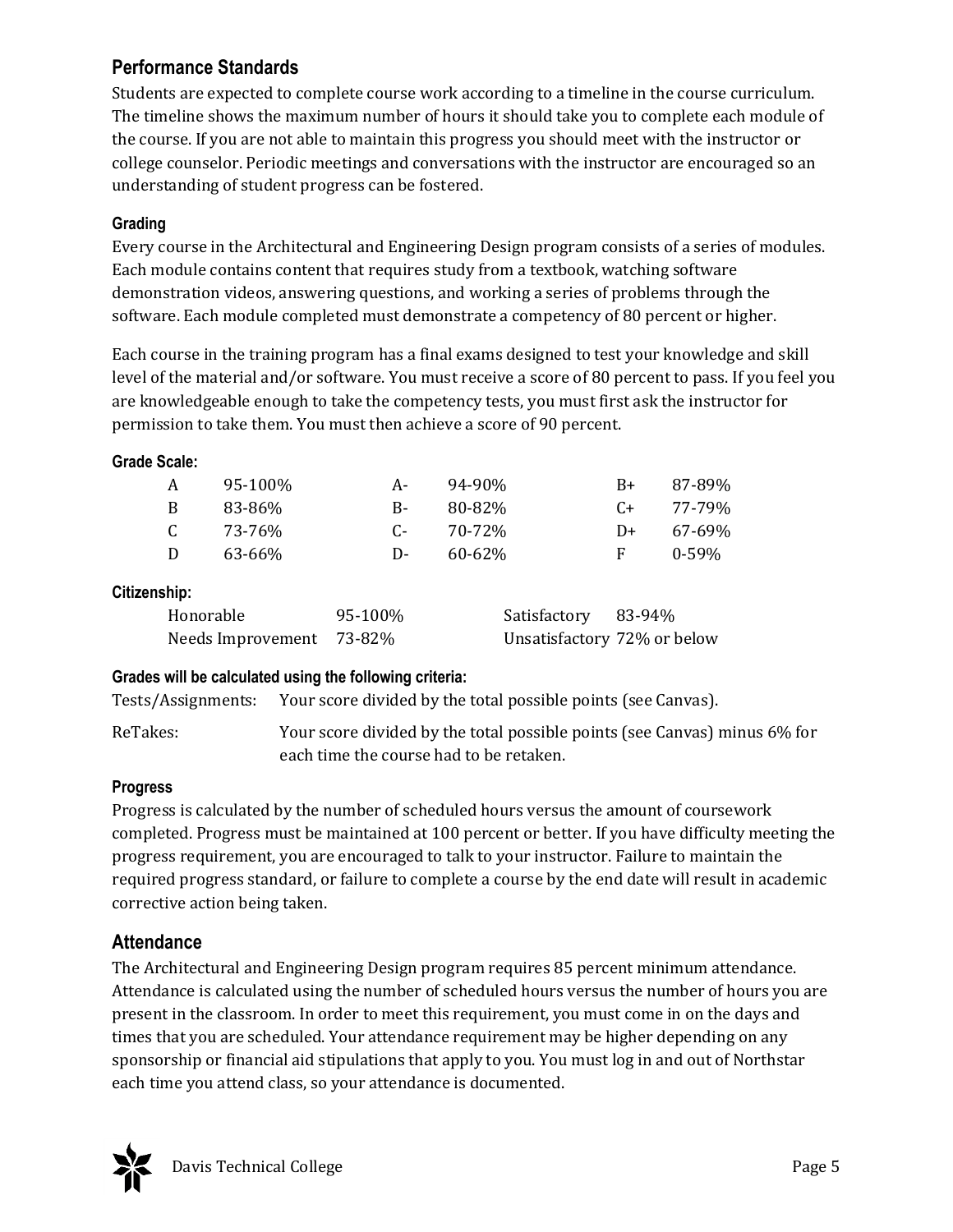You should talk to your instructor when an absence is necessary. Excused absences will be given for job related activities, Davis Tech sponsored activities, off-site training, or high school activities. If you require an extended absence from the program, you should consult with a counselor in Student Services.

Regardless of scheduled hours, you must attend class a minimum of one day per week. If you are absent for ten consecutive scheduled days, you will be withdrawn from Davis Tech. Failure to meet the required attendance standard will result in academic discipline. In accordance with the College Student Records Policy, student attendance information may be released to potential employers.

# **Academic Performance & Discipline**

Your success in this program is important to us. We will work with you to help you succeed, but if we feel that you are not meeting the minimum standards as described in this orientation, we are committed to taking appropriate actions to help you improve.

High school students must meet minimum standards in grading, progress, and attendance before transitioning into a place in the program as an adult student. These standards are established by the program and may differ across the college. In the Architectural and Engineering Design program, a high school student, who will become an adult student, should meet he following minimum standards:

Attendance: 85 percent Progress: 85 percent Grade: 85 percent

If you do not meet Davis Tech or Architectural and Engineering Design performance standards, you will be subject to academic discipline. Reasons for academic discipline include but are not limited to violations of Davis Tech or program policies and procedures, violations of academic integrity, failure to maintain minimum attendance standards, failure to maintain progress standards, and repeating a course.

### **Student Improvement Plan**

When academic discipline is deemed necessary, the first step will be to create a student improvement plan. The goal of this plan is to identify any unsatisfactory performance along with changes that must occur to improve performance. The plan will also detail the length of time a student has to correct the performance and the process used to monitor and evaluate the outcome.

Successful completion of the terms of the plan will end academic discipline at the end of the plan period. Failure to correct the unsatisfactory performance or maintain other program standards by the end of the plan period will result in additional academic discipline steps.

# **Termination**

Termination from the program may be based on any one of the following reasons:

- **Performance Standards**: consistently failing to meet the Architectural and Engineering Design progress or attendance standards
- **Dishonesty**: any documented episode of dishonesty including but not limited to cheating, plagiarism, or copyright infringement

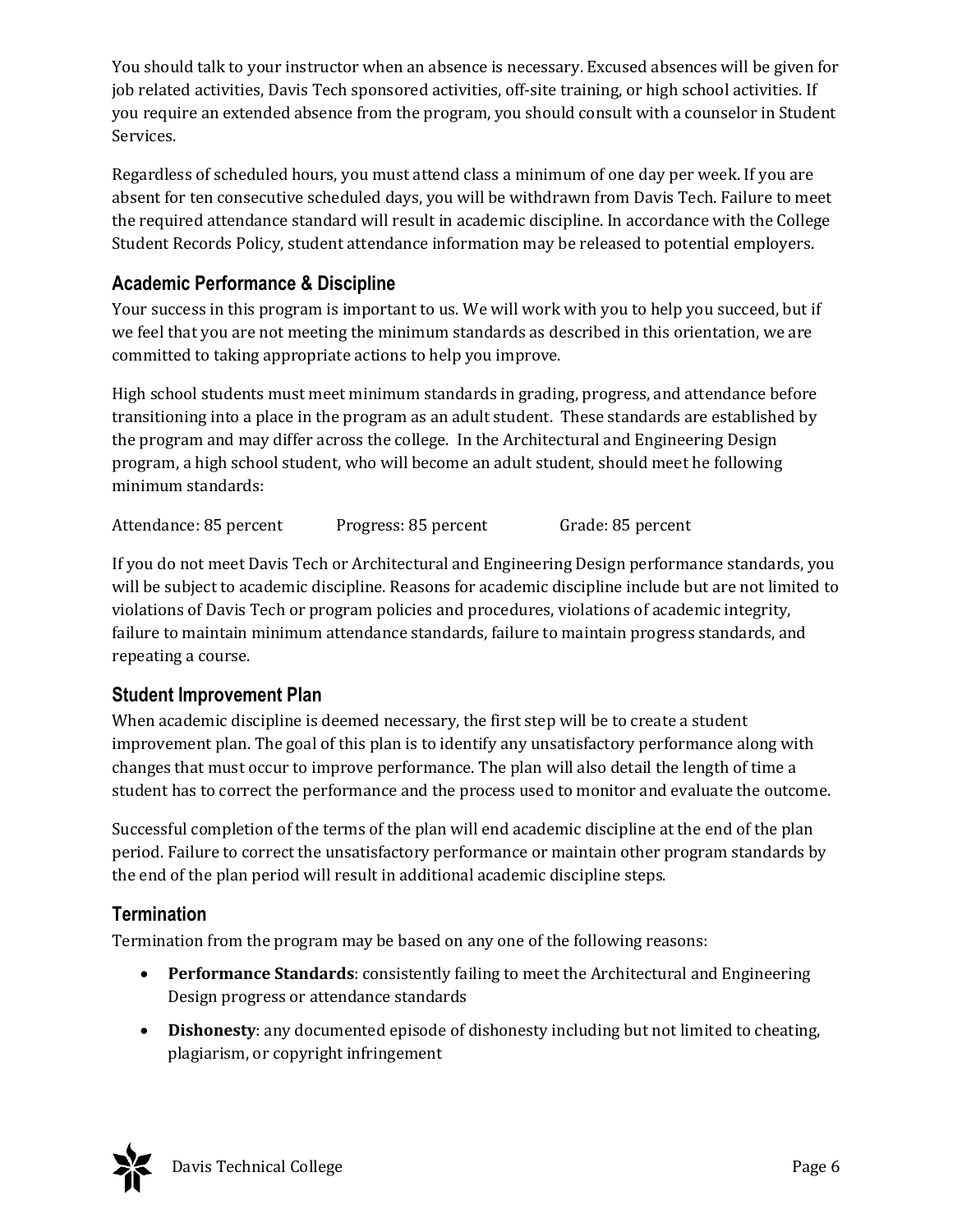**Unauthorized Computer Use**: using classroom computers for anything other than work designated in the curriculum including checking email, visiting chat rooms, surfing the web, playing games, etc.

Termination means that a student will be dropped from the program and will be ineligible to reenroll in the program for a minimum of ten weeks (suspension). After that period, he or she may be eligible to re-enter the program subject to availability of an opening in the class. Only one termination will be allowed, and should the student become eligible for termination again, regardless of the reason, he or she will not have an option to return to the program (expulsion).

# **Problem Resolution**

If you are not satisfied for any reason with classroom management, grading or academic disciplinary actions taken, discuss your concerns with faculty in your program. If this does not resolve your concerns, please contact Student Services.

# **Placement Services**

Placement services are available to you when you complete your program. These services include resume review, interview skills, and job placement assistance.

# **Student Policies and Procedures**

You may find further information on institutional student policies and procedures here: http://www.davistech.edu/student-policies.

# **Instructor Response Time**

Your instructor will respond to any question regarding the program, assignments, or assessments in 24 hours within the Davis Tech operational schedule.

# **Student Follow-up**

Your success in finding employment is an indication of the quality of our instruction. To evaluate the effectiveness of our programs, we ask that you notify us of your employment status. If you are already employed, become employed, or if your employment status changes, please notify your instructor. You may also report current military service, the pursuit of additional education, or indicate reasons that may prevent you from completing your program or finding employment. If we don't receive a response from you, a Davis Tech employee will contact you to request your employment status.

# **Program Safety**

You will learn about the practice of occupational safety while working on computers in WSKS 1400 Workplace Success.

# **Course Evaluations**

At the end of each course, your curriculum will guide you to an online evaluation with questions about instructional content and your primary instructor. We appreciate and value your feedback. Although you will be asked to enter your student number, this is simply to verify the evaluation is completed only once per student. The results of the actual survey are anonymous. Feedback is used for program improvement and professional development.

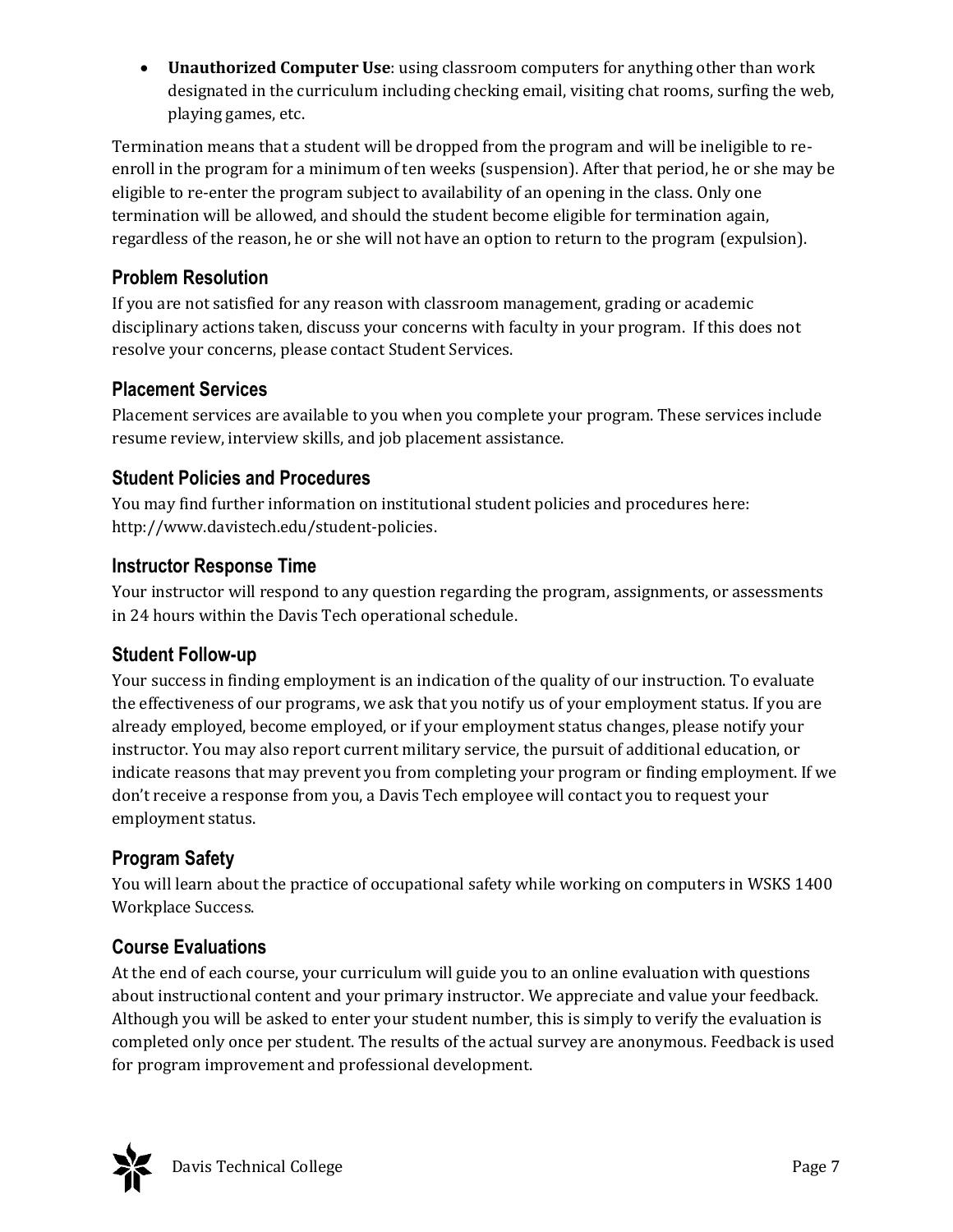# **Employer Advisory Committee**

The Architectural and Engineering Design Employer Advisory Committee is made up of local industry professionals who meet at least twice a year. During the meetings, the advisory committee reviews the program, courses, equipment, materials, facilities, and the learning environment to ensure that what is being taught aligns with industry practices. They also provide information about the employment outlook in the field and specific changes that help us to better meet their employment needs.

### **Work-Based Activities**

Students have the choice to enroll in an Architectural and Engineering Design Externship where they will work with local companies to apply skills learned through their course work in a realworld setting. The instructor will work with business partners to arrange and manage the details of the externship. The student will complete 120 hours of work. Consult with your instructor if you are interested in work-based learning or if you have any questions.

### **Student Conduct/Program Policy**

- 1. **Classroom Conduct:** We expect all students who attend Davis Tech to conduct themselves in a professional manner. We prepare students to act appropriately in the class and on the job so they can enter the workforce and be successful.
- 2. **Language:** Abusive, vulgar, or disrespectful language will not be tolerated.
- 3. **Clothing:** Students need to wear clothing appropriate to the work environment. No immodest or offensive clothing may be worn.
- 4. **Computer Use:** Students are expected to abide by all Davis Tech's policies found on the Davis Tech website on the Students tab under Student Services, Student Policy including the Student Code of Conduct and Network Resources Acceptable Use Policy.
	- a. Classroom equipment will be used for classroom purposes. All software, images, videos, and other intellectual property used in the curriculum and in the classroom are under license to Davis Tech and are not to be taken off campus.
	- b. Use of social networking sites, online gaming sites, or any other non-curriculum related sites or programs are not permitted in the drafting lab. Students found abusing this policy will be marked as non-productive, which will impact their progress and eligibility for financial aid.

Students may also have their computer privileges revoked resulting in an unexcused absence for the day, be referred to a counselor for disciplinary measures, put on probation, suspended and/or removed from the program.

- 5. **Phones:** No outside calls are allowed. Some exceptions may be made for emergencies or for program/job related business. Be sure to obtain instructor permission first. If cell phones become a problem, you will be asked to turn them off or put them in a locker, car, etc. District policy governs high school students' cell phone use and may result in temporary confiscation of the phone.
- 6. **Smoking:** Smoking is prohibited outside the Davis Tech smoking shelter. No one under 19 may smoke or have tobacco products of any kind. Chewing tobacco is not permitted on school premises.
- 7. **Appropriate Behavior:** horseplay, roughhousing, and practical jokes will not be permitted in the classrooms.